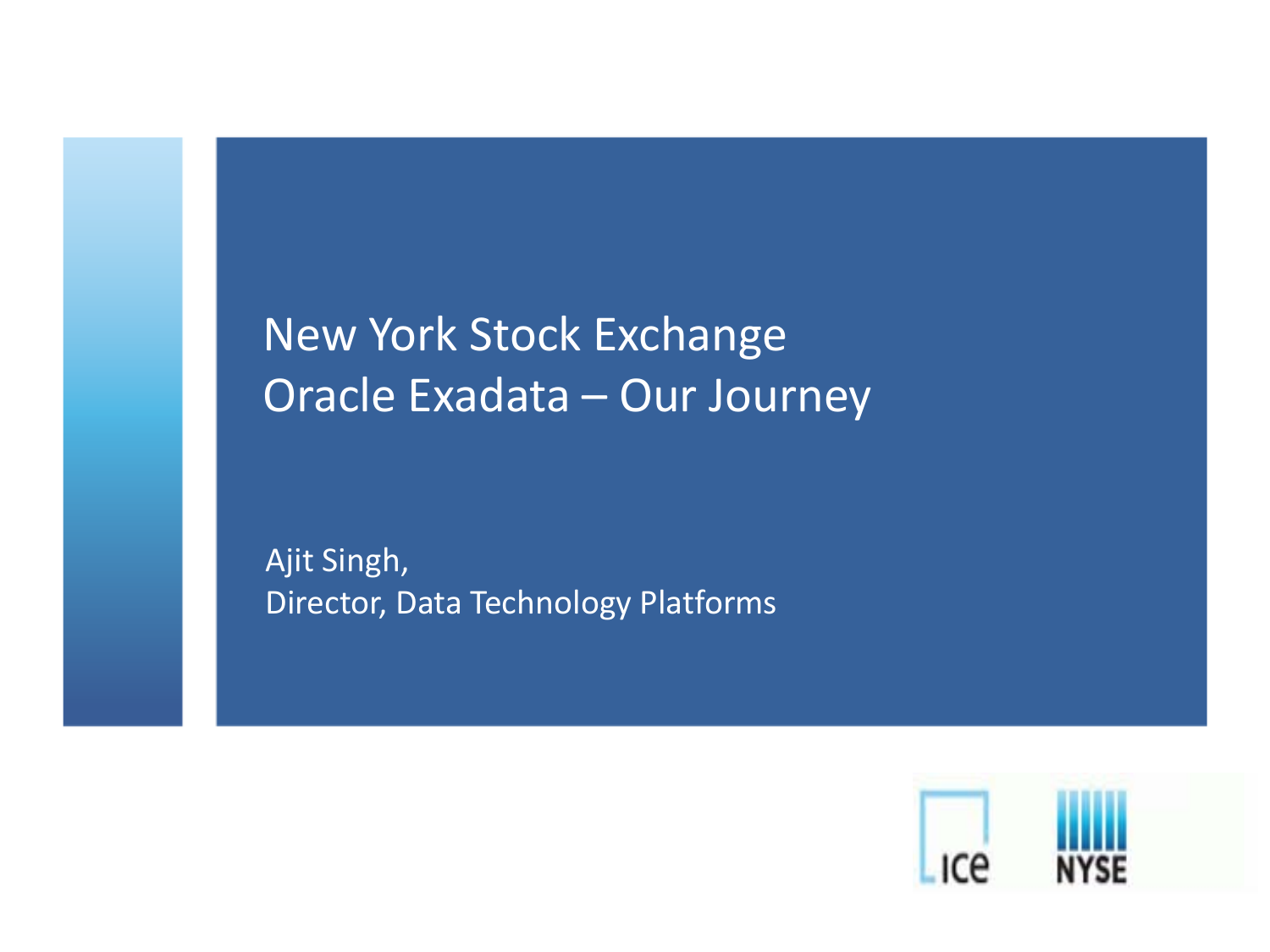# New York Stock Exchange (NYSE) and Intercontinental Exchange (ICE)

- NYSE world's largest stock exchange by market capitalization (\$28 trillion)
- NYSE is owned by Intercontinental Exchange (ICE) Architects of the world's markets
- 11 exchanges, 7 clearing houses 12,000 + listed contracts and securities
- Diverse markets span futures & options on interest rates, commodities, indexes and FX, as well as equities and equity options.
- We transact on average in <200 mics.

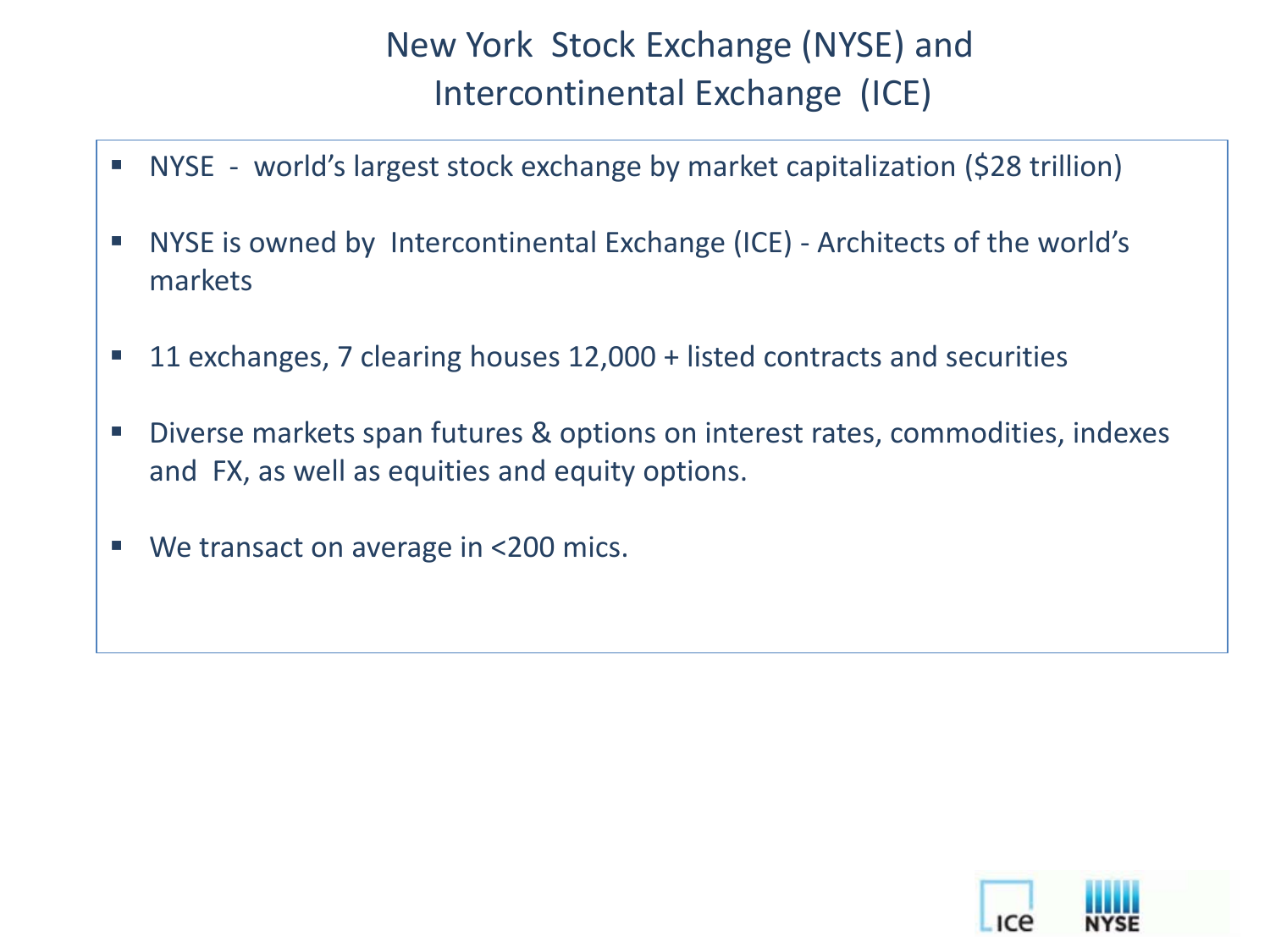# **DATA ENVIRONMENT**

- Data volume: ~50-60 billion transactions per day (at peak)
- Data size:  $\sim$  15 TB of data per day (at peak)
- All data for equities, ETFs, options markets and the feed to the street
- **Data for trading system latency, other markets**
- Data services responsible for managing all the data and data platforms including Exadata

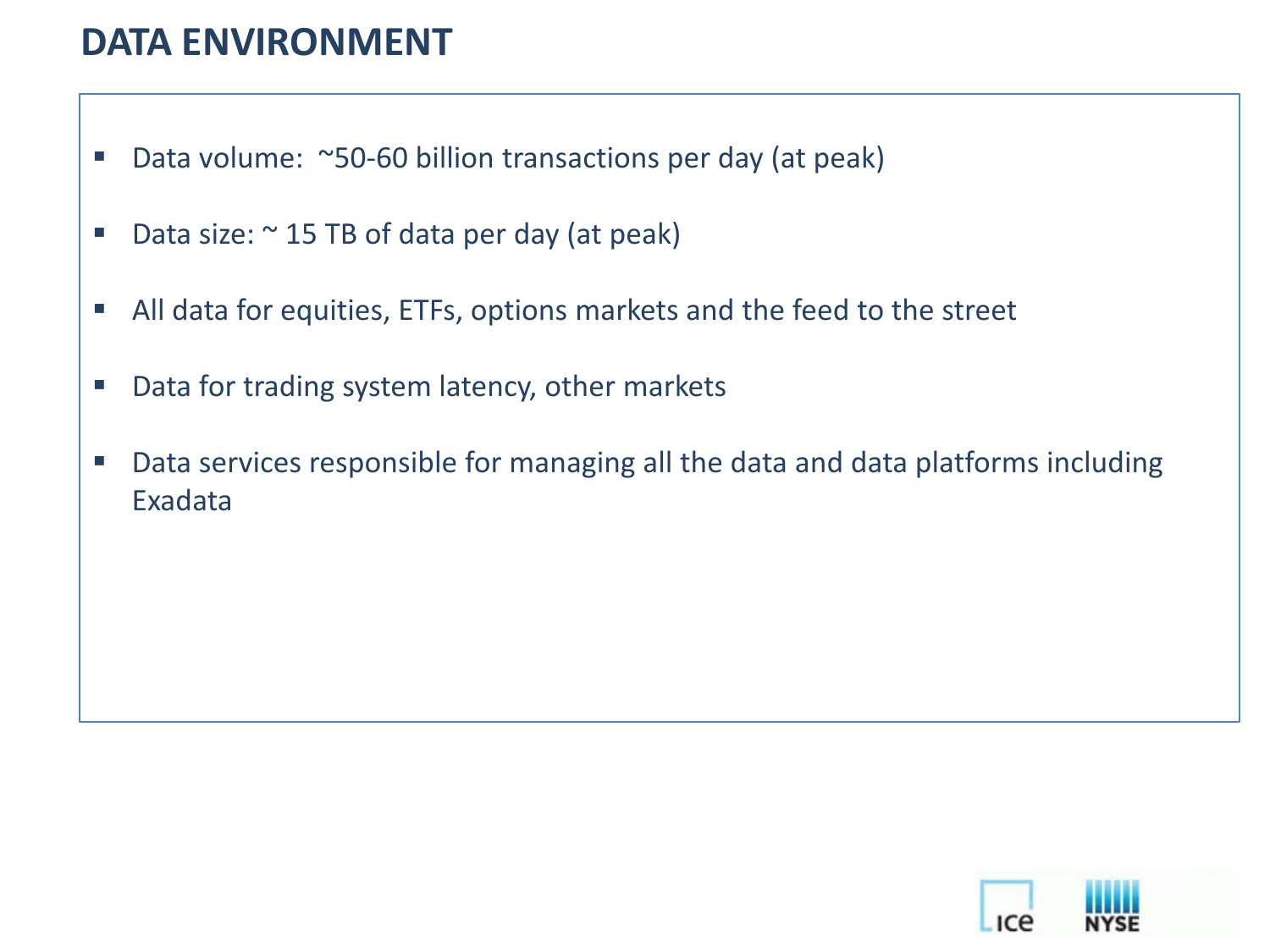# oracle database environment on EXadata

- Oracle primary transactional database platform supporting all NYSE businesses
- OLTP and Data Mart environments 250+ databases, over 500 instances
- Total database size 350+ TB
- Daily transaction volume ~1000 million transactions
- Large transactional databases: ~10-20 TB databases generating about ~ 300 GB of log per day
- Large Data Mart: >100 TB in size (after HCC compression for historical data)

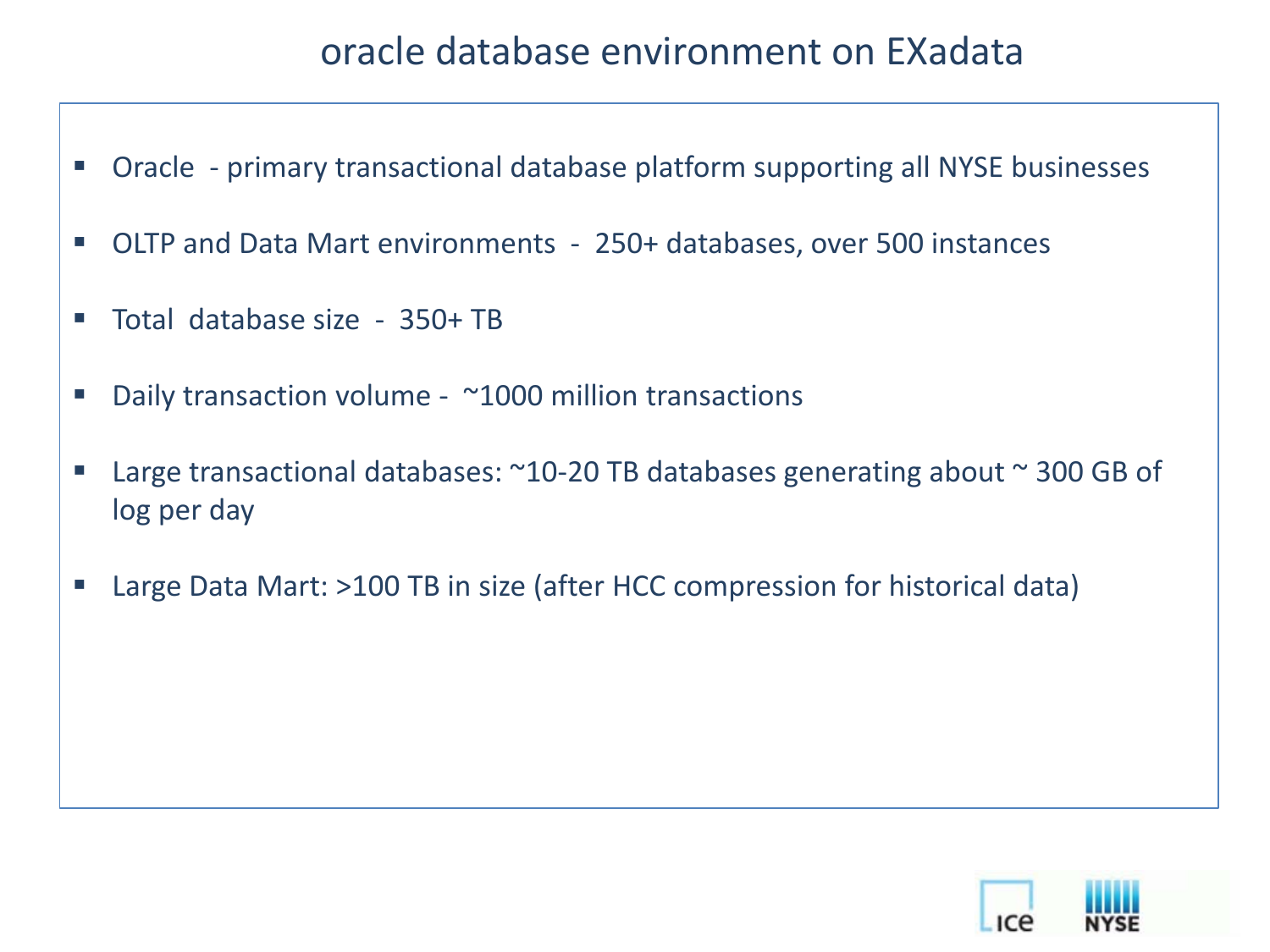# **CONSOLIDATION TO EXADATA**

### 2004:

### 2.3  $\label{eq:1} \begin{array}{c} \mathcal{D} \cdot \mathcal{B} \\ \mathcal{D} \cdot \mathcal{B} \end{array}$  $35 - 8$  $\mathcal{N} \cdot \mathcal{U}$  $\mathcal{D} \cdot \mathcal{D}$  $\label{eq:1} \mathcal{M} \cdot \mathcal{M}$  $\mathcal{N} \cdot \mathcal{N}$  $U \cdot \mathbb{Z}$  $\label{eq:2.1} \mathcal{M} \circ \mathcal{M}$  $\mathcal{N} \cdot \mathcal{U}$  $\mathcal{D} \cdot \mathcal{B}$  $\mathcal{F}$  $\mathcal{J}$  .  $\mathcal{J}$







N°









### 17 Exadata - 12 for NYSE

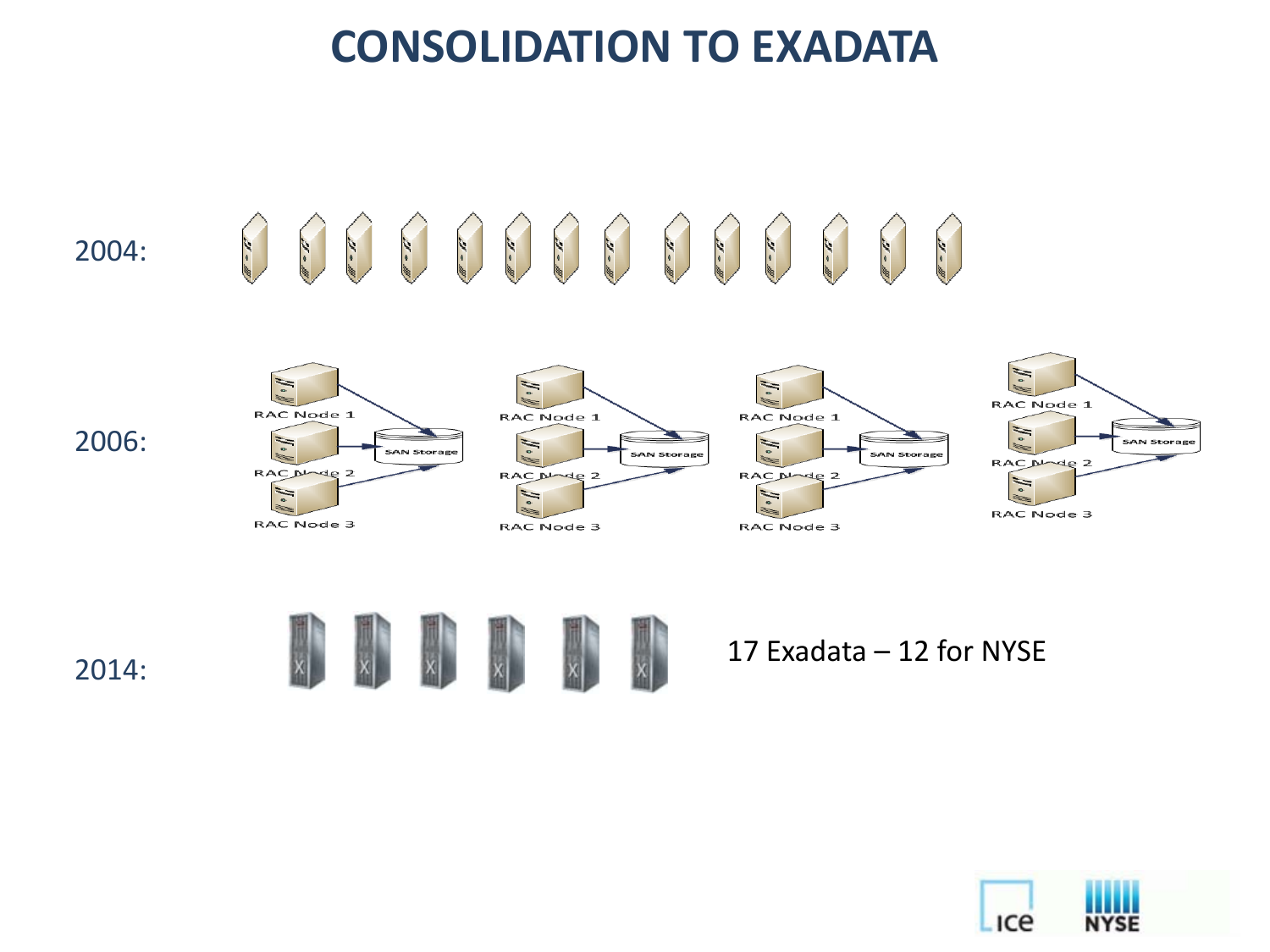# **EXADATA Deployment Architecture**



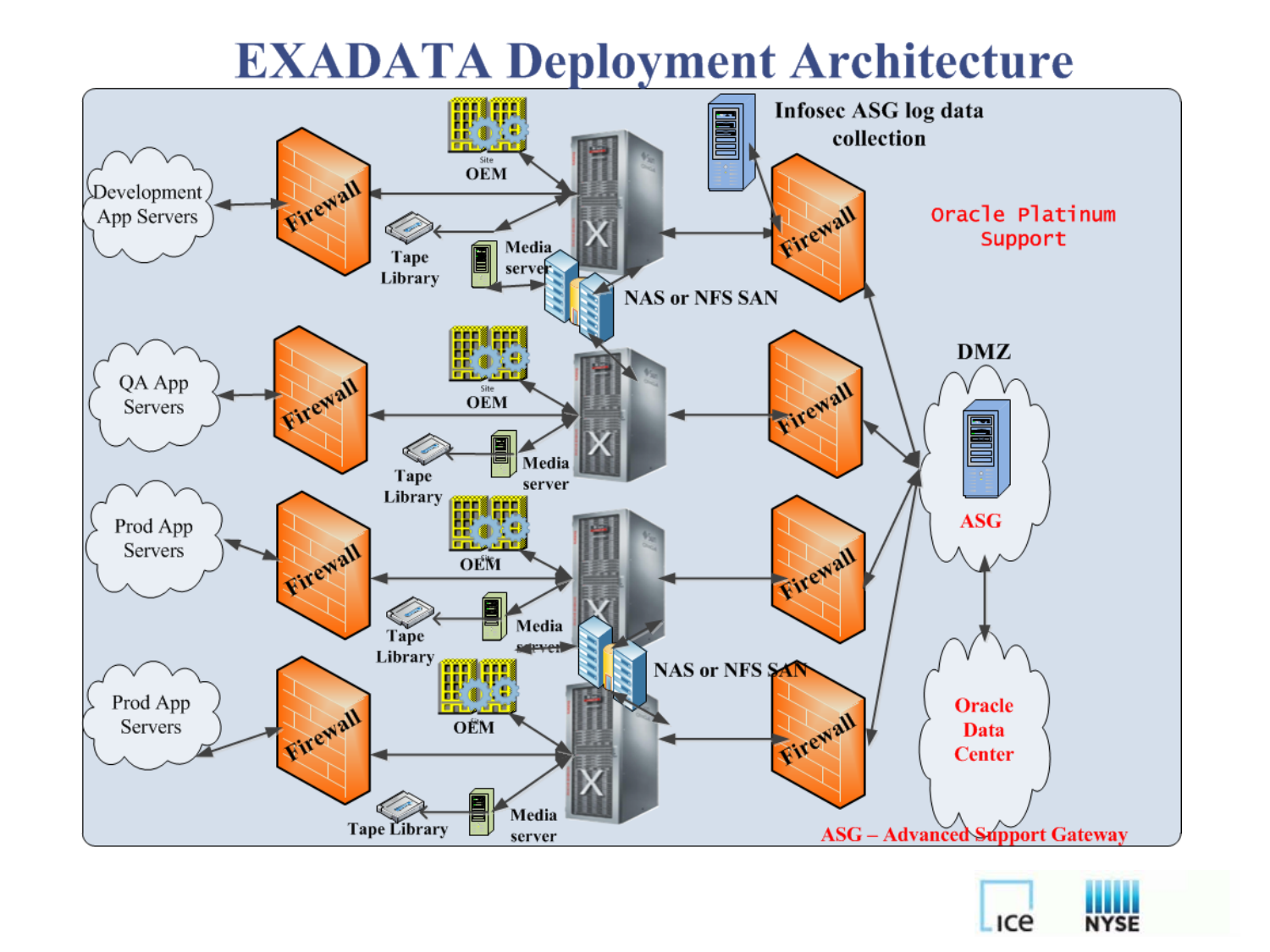### NYSE Exadata footprint



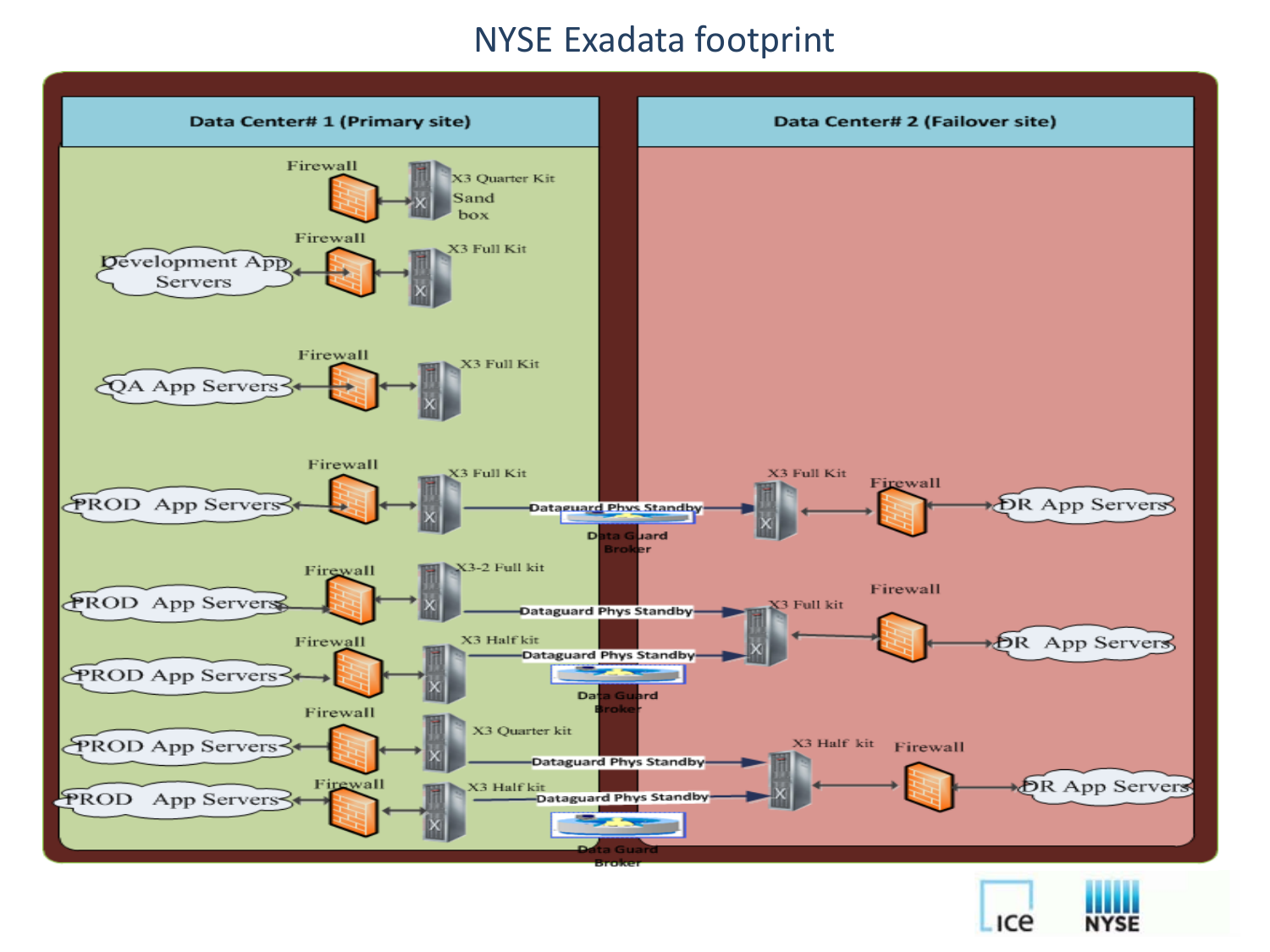# **EXADATA FOR CONSOLIDATION**

Some examples:

- Dev: ~60 databases consolidated on a full rack of X3-2 with an average size of 1.6 TB
- QA: ~70 QA consolidated on to a full rack of X3-2 with an average size of 2 TB
- Prod:  $\approx$  50 databases consolidated on a full rack of X3-2 with an average size of 9.5 TB
- Mix of OLTP and data marts

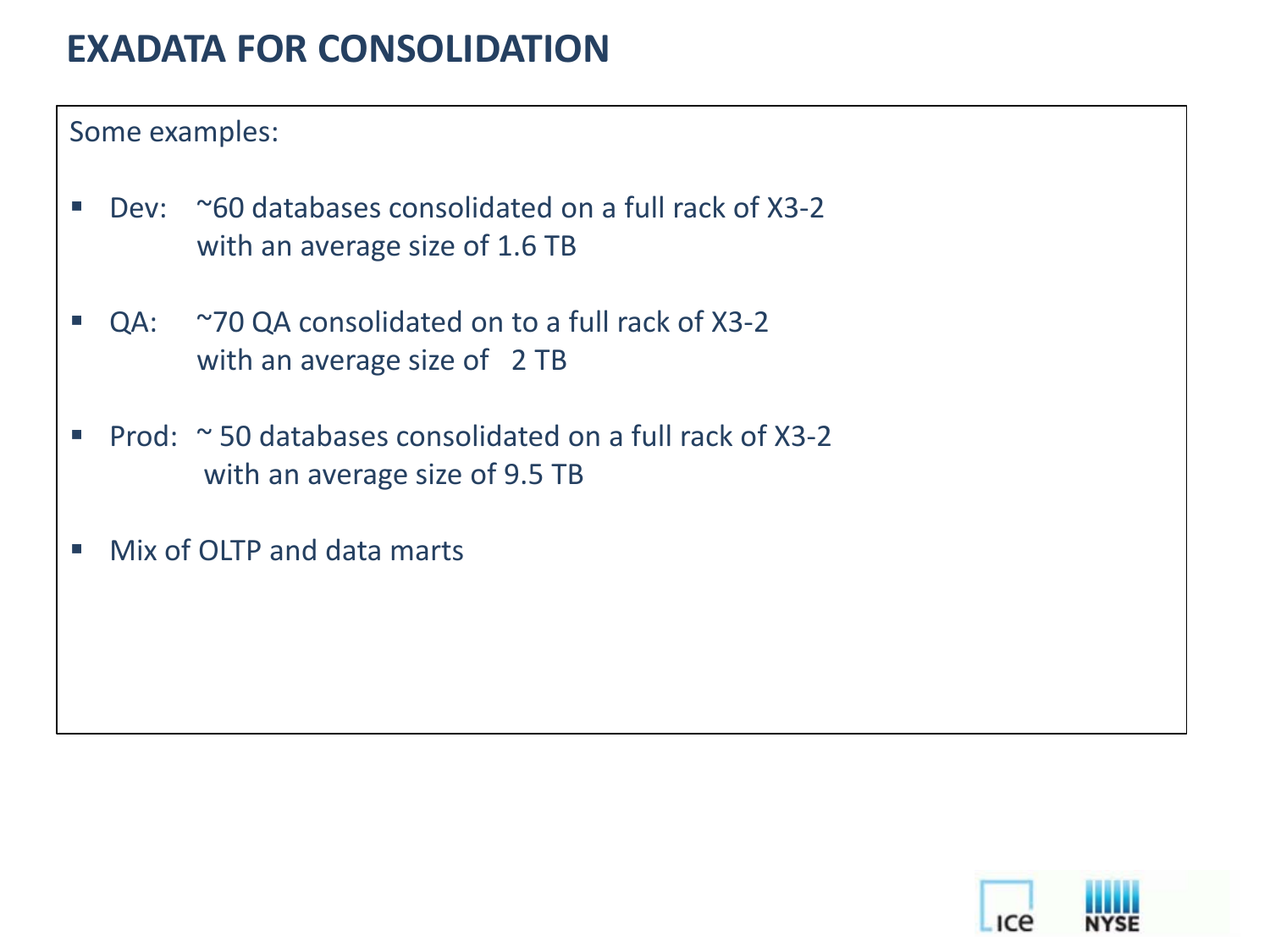# leveraging exadata for performance

- Performance gains of  $2x 25x$
- Trade Reports database  $-$  180,000 messages/sec  $-$  ~ 50% increase in processing speed
- **For the same application, completion time decreased by 66%**
- Data Mart daily transactions of 2 TB applied to standby in real-time
- Data Loads processing times decreased by 50%
- Data Mart hybrid columnar compression 4x compression gain vs ACO.
- 15-16x compression achieved on raw data using HCC
- Full Backup time of a ~150 TB data mart reduced by 85% (over Infiniband switches)
- **Utilize SmartScan capabilities**

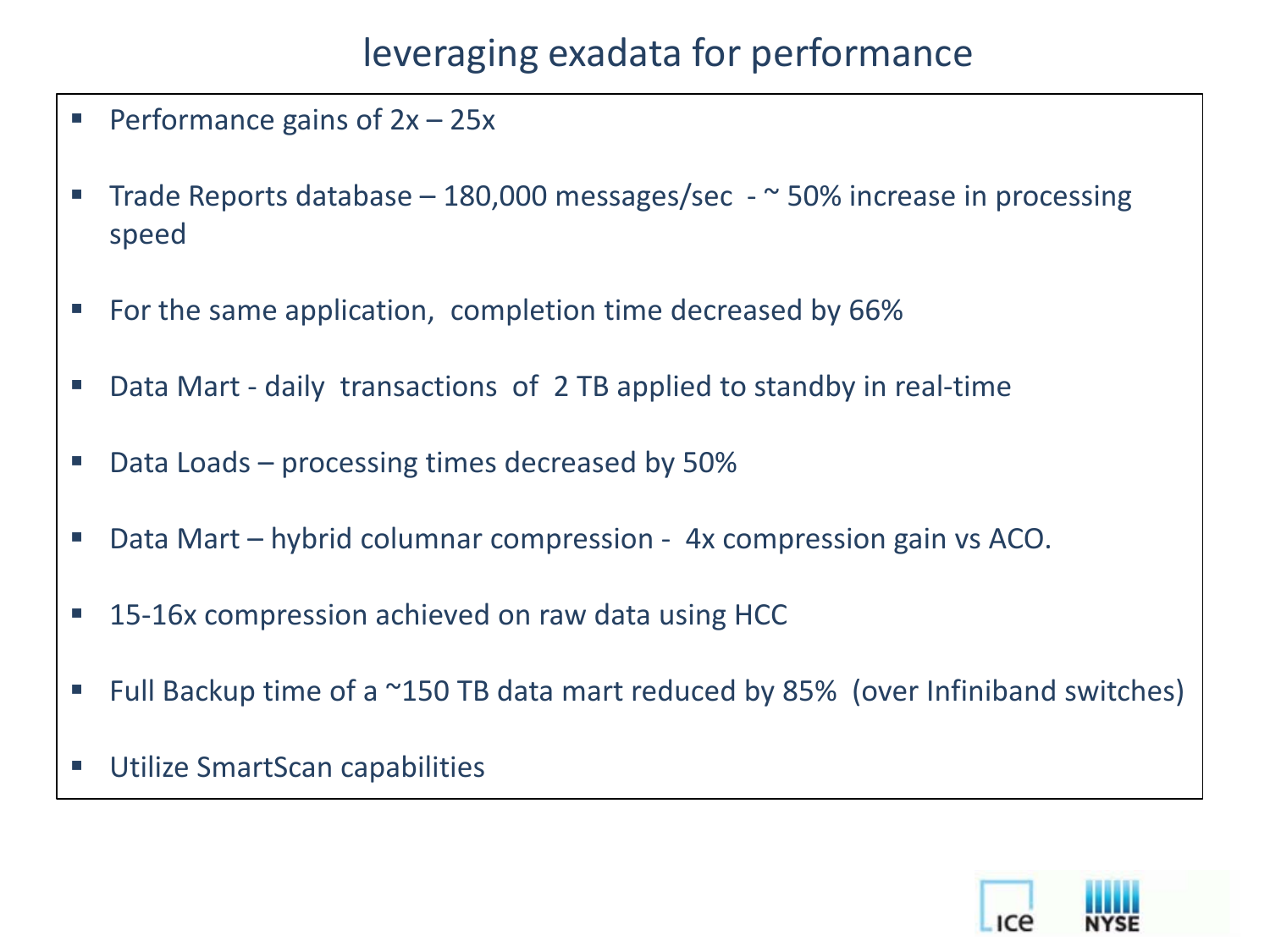### migration

**EXECONSOLIDATION PLANNING** 

Database load compatibility analysis setup appropriate resources – parameters, limits

- Migration to Exadata using Data Guard, RMAN Closing and RMAN Duplicate
- **Plan hardware Dedicated network**
- Test it out connectivity, test with application and RAT testing for performance validation

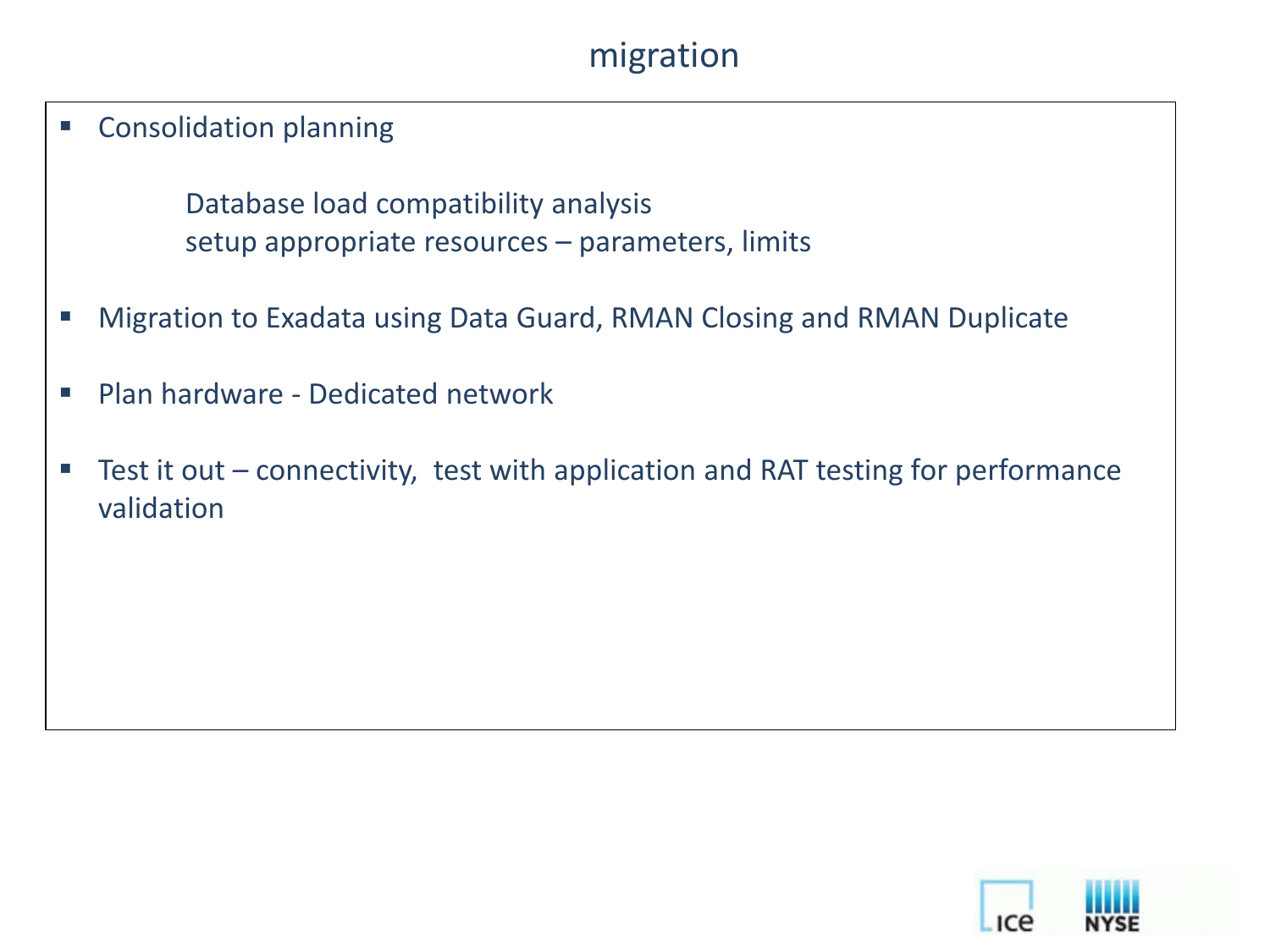# **CONSIDERATIONS**

- **EXECOORDINATE COORDINATE**
- Risk Mitigation:
	- Manage capacity
	- Oracle Homes 2
	- Load Isolation
	- Instance caging, IORM deployed to manage resources consolidated
- **Security isolation**
- **Rolling upgrades of databases**
- Rolling Exadata bundle patches cell servers, components, compute nodes and clusterware
- **Observe utilization**
- Re-evaluate database parameters